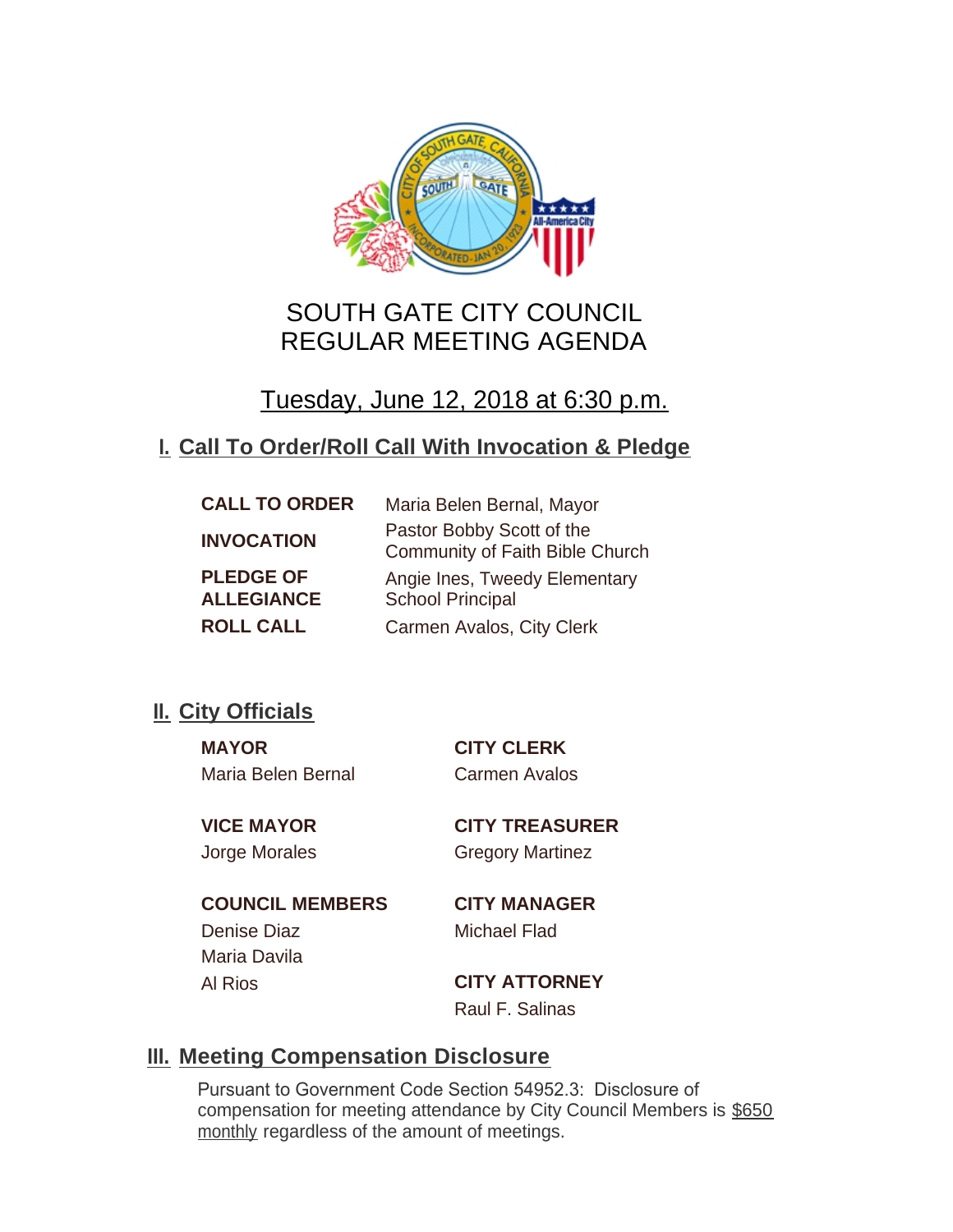# **Proclamations, Certificates, Introductions And IV. Ceremonial Actions**

# **1. Certificates Of Appreciation To Tweedy Elementary School For Receiving A Grant From Turnaround Arts Program-California**

The City Council will present a Certificate of Appreciation to Tweedy Elementary School for being selected to receive grant funds from Turnaround Arts: California to enhance their arts programs. (ADMIN)

Documents:

### [ITEM 1 REPORT 06122018.PDF](http://cityofsouthgate.org/AgendaCenter/ViewFile/Item/6060?fileID=12517)

# **2. Certificates Of Appreciation To The SEHS Boys Basketball Team For Winning The City Section Division 3 Championship**

The City Council will present Certificates of Appreciation to members of the South East High School Boys Varsity Basketball team for winning the City Section Division 3 Basketball Championship on March 1, 2018. (PARKS)

Documents:

### [ITEM 2 REPORT 06122018.PDF](http://cityofsouthgate.org/AgendaCenter/ViewFile/Item/6061?fileID=12535)

## **3. Certificates Of Appreciation To 5 Sponsors Of The Spring Fit 5K**

The City Council will present Certificates of Appreciation to the sponsors of 2018 Spring Fit 5K in recognition of their generous donations for the event. (PARKS)

Documents:

### [ITEM 3 REPORT 06122018.PDF](http://cityofsouthgate.org/AgendaCenter/ViewFile/Item/6062?fileID=12519)

### **4. Certificate Of Appreciation To Anna Hall, Retiring Teacher Of SG Middle School - 30 Years**

The City Council will present a Certificate of Appreciation to retiring teacher Anna Hall from South Gate Middle School for 30 years of dedicated service. (ADMIN)

Documents:

### [ITEM 4 REPORT 06122018.PDF](http://cityofsouthgate.org/AgendaCenter/ViewFile/Item/6063?fileID=12520)

# **Public Hearings V.**

# **5. Resolution To Adopt Municipal Budget For Fiscal Year 2018/19**

The City Council will consider: (ADMIN SVCS)

a. Hearing additional presentations on the proposed Fiscal Year 2018/19 Municipal Budget from the City Manager and Director of Administrative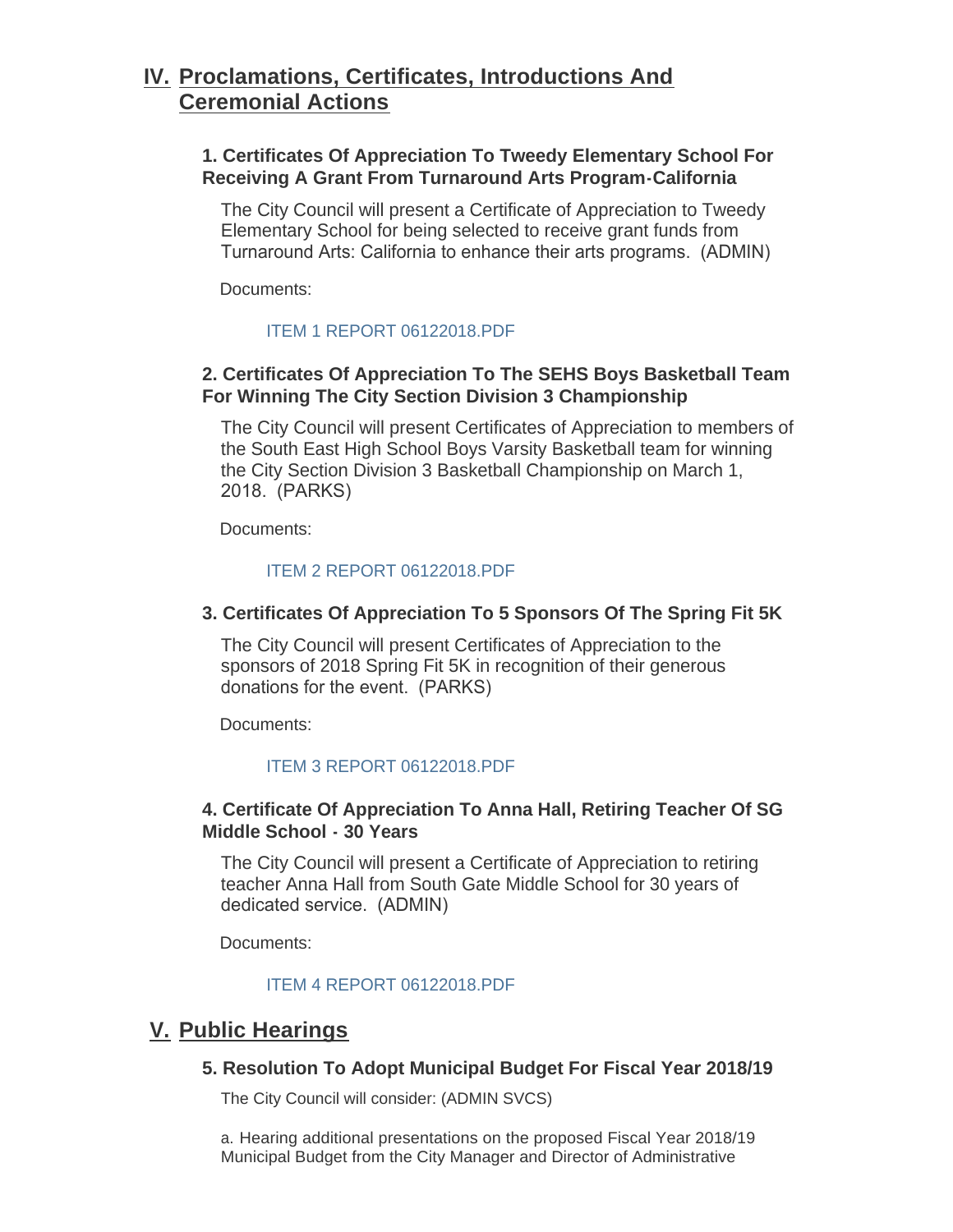Municipal Budget from the City Manager and Director of Administrative Services;

b. Opening the Public Hearing, take public testimony and close the Public Hearing;

c. Approving the personnel changes as described in this Agenda Bill; and

d. Adopting a **Resolution** *CONDER 2018/19 approving the Fiscal Year 2018/19* Municipal Budget.

Documents:

### [ITEM 5 REPORT 06122018.PDF](http://cityofsouthgate.org/AgendaCenter/ViewFile/Item/6078?fileID=12536)

# **6. Ordinance Amending And Replacing Chapter 11.51.030 (Review Types And Responsibilities), In Its Entirety And Adopting A Revised Discretionary Review Process And Revised Thresholds For Potential Developments Projects Citywide**

The City Council will conduct a public hearing to consider waiving the reading in full and introducing an **Ordinance amending** Table 11.51-1 (Application and Review Authority), of Section 11.51.030 (Review Types and Responsibilities), and 11.51.060 (Design Review), of Chapter 11.51 (Permits and Procedures), of Title 11 (Zoning), of the South Gate Municipal Code adopting a revised discretionary review process and thresholds for potential new development projects citywide. (CD)

Documents:

# [ITEM 6 REPORT 06122018.PDF](http://cityofsouthgate.org/AgendaCenter/ViewFile/Item/6064?fileID=12521)

# **7. Ordinance Amending Certain Sections Of Chapter 11.15 Of Title 11 (Zoning) Allowing Fitness Facilities In The C-2 (Restricted Commercial) Zone With Approval Of A Conditional Use Permit**

The City Council will conduct a public hearing to consider waiving the reading in full and introducing an **Ordinance** amending Chapter 11.15 (C-2 Restricted Commercial Zone) Section 11.15.010 (Permitted Uses) of Title 11 (Zoning), of the South Gate Municipal Code to allow fitness facilities with the approval of a Conditional Use Permit. (CD)

Documents:

# [ITEM 7 REPORT 06122018.PDF](http://cityofsouthgate.org/AgendaCenter/ViewFile/Item/6065?fileID=12522)

# **8. Ordinance Amending Sections Of Chapter 11.21 Of Title 11 (Zoning) To Add Footnote For The Expansion Of An Existing Public Storage Facility At 5951 Firestone Boulevard Onto The Adjoining Parcel At 5949 Firestone Boulevard**

The City Council will conduct a public hearing to consider adopting a **Resolution amending Resolution No. 7345 by adding Light**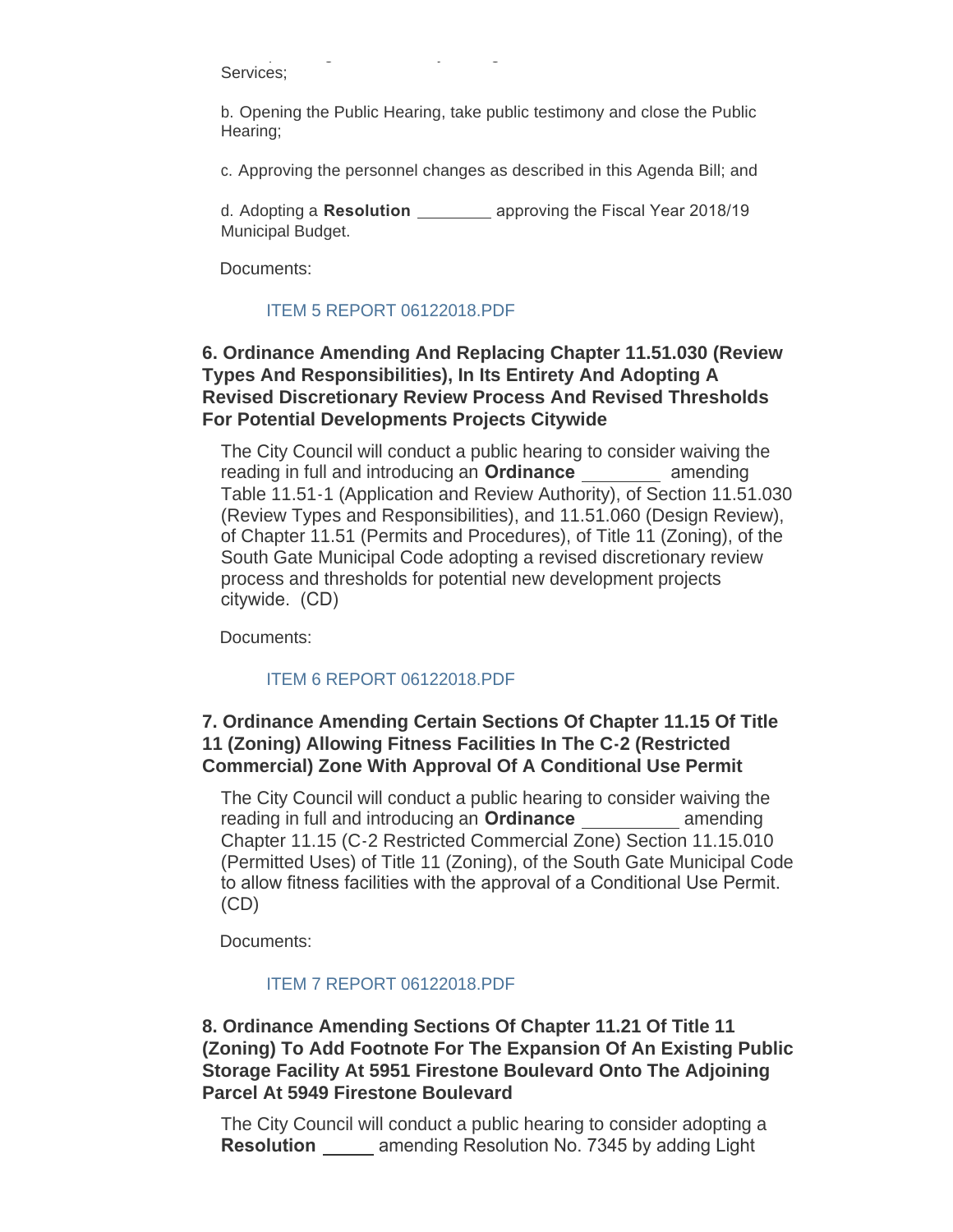Industrial/Flex as a Place Type for District El Paseo/South Gate Towne Center — Sub Area 1 to the South Gate General Plan No. 2035; and waiving the reading in full and introducing an **Ordinance**  amending Sections 11.2 1.030 (Land Use Permissions Tables) Table 11.21.-4(A) (Footnotes Commercial Industrial Zones Allowed Land Uses) of Chapter 11.21 (Land Use Types) of Title 11 (Zoning), of the South Gate Municipal Code. (CD)

**Resolution**  amending Resolution No. 7345 by adding Light

Documents:

### [ITEM 8 REPORT 06122018.PDF](http://cityofsouthgate.org/AgendaCenter/ViewFile/Item/6066?fileID=12523)

### **9. Ordinance Repealing Chapter 7.76 (Residency Restrictions For Sex Offenders) Of Title 7 (Public Safety And Morals)**

The City Council will consider waiving the reading in full and adopting an **Ordinance \_\_\_\_\_\_\_** repealing Ordinance No. 2257, Title 7 (Public Safety and Morals), Chapter 7.76 (Residency Restrictions for Sex Offenders), in its entirety, of the South Gate Municipal Code. (PD)

Documents:

### [ITEM 9 REPORT 06122018.PDF](http://cityofsouthgate.org/AgendaCenter/ViewFile/Item/6067?fileID=12524)

## **10. Resolution Amending The Schedule Of Fees For Residential Refuse Collection Rates For FY 2018/19**

The City Council will conduct a public hearing to consider adopting a **Resolution** amending Resolution No. 7779 (Schedule of Fees), to apply a 3.62% increase to the residential refuse collection rates for Fiscal Year 2018/19 in accordance with provisions stipulated in the Franchise Agreement between the City of South Gate and USA Waste of California, Inc., dba Waste Management of Los Angeles., a Delaware Corporation, for Commercial/Industrial and Residential Refuse Collection and Recycling Services. (PW)

Documents:

### [ITEM 10 REPORT 06122018.PDF](http://cityofsouthgate.org/AgendaCenter/ViewFile/Item/6068?fileID=12525)

# **<u>VI. Comments From The Audience</u>**

During this time, members of the public and staff may address the City Council regarding any items within the subject matter jurisdiction of the City Council. Comments from the audience will be limited to five (5) minutes per speaker; unless authorized by the Mayor, the time limit may not be extended by utilizing another member's time. There will be no debate or action on items not listed on the agenda unless authorized by law.

Note: The City Council desires to provide all members of the public with the opportunity to address the Council. Nevertheless, obscene language, comments intended to disrupt or interfere with the progress of the meeting or slanderous comments will not be tolerated and may result in ejection and/or may constitute a violation of South Gate Municipal Code Section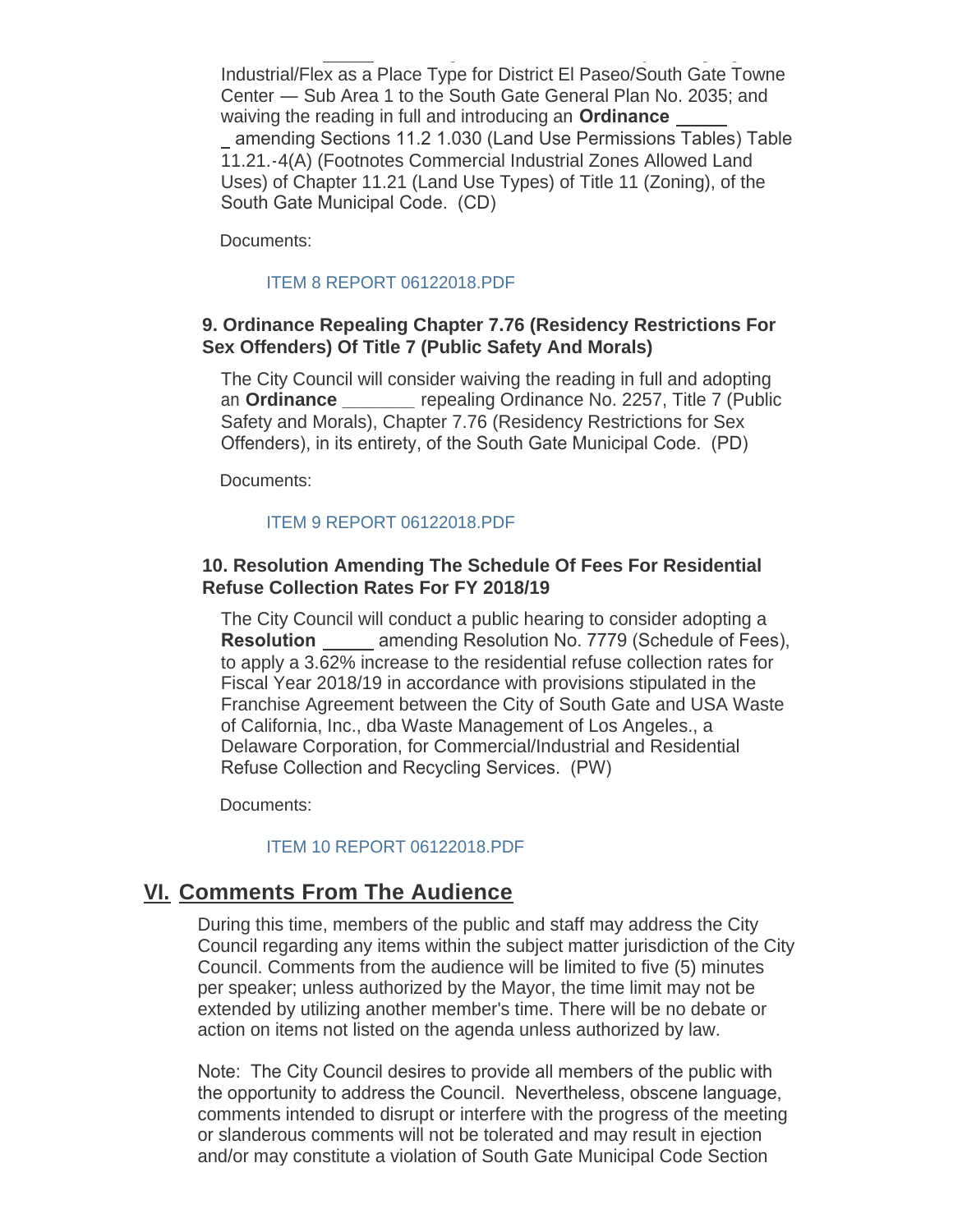and/or may constitute a violation of South Gate Municipal Code Section 1.04.110.

# **<u>VII. Reports And Comments From City Officials</u>**

During this time, members of the City Council will report on matters pertaining to their service on various intergovenmental boards and commissions as a representative of the City pursuant to Assembly Bill 1234. City Council Members will also have an opportunity to comment on matters not on the agenda.

Following the City Council Members, reports and comments will be heard by the City Clerk, City Treasurer, City Manager and Department Heads.

# **Consent Calendar Items VIII.**

Agenda Items **11, 12, 13, 14 and 15** are consent Calendar Items. All items including Ordinances, Resolutions and Contracts, may be approved by adoption of the Consent Calendar, individually and collectively by one (1) motion. There will be no separate discussion of these items unless Members of the City Council, the public, or staff request that specific items be removed from the Consent Calendar for separate discussion and action.

Any Motion to introduce or adopt an Ordinance on the Consent Calendar shall be: (1) a motion to waive the reading of the Ordinance and introduce the Ordinance or (2) a motion to waive the reading of the Ordinance and adopt the Ordinance, as appropriate.

# **11. Ordinance No. 2349 Adding New Section 11.28.040 (Title) To Chapter 11.28 (Specific Plans) Of Title 11 (Zoning) Modifying Precise Plan No. 18 And Site Plan No. 283 For 9923 Atlantic Avenue**

The City Council will consider waiving the reading in full and adopting Ordinance No. 2349 adding new Section 11.28.040 (Southwest Corner of Atlantic Avenue and Tweedy Boulevard), to Chapter 11.28 (Specific Plans), to Title 11 (Zoning), of the South Gate Municipal Code modifying Precise Plan No. 18 and Site Plan No. 283 for 9923 Atlantic Avenue. (CD)

Documents:

### [ITEM 11 REPORT 06122018.PDF](http://cityofsouthgate.org/AgendaCenter/ViewFile/Item/6075?fileID=12532)

# **12. Resolution Approving And Adopting The Annual Gann Appropriations Limit For Fiscal Year 2018/19**

The City Council will consider adopting a **Resolution**  approving and adopting the annual Gann Appropriations Limit for Fiscal Year 2018/19. (ADMIN SVCS)

Documents:

### [ITEM 12 REPORT 06122018.PDF](http://cityofsouthgate.org/AgendaCenter/ViewFile/Item/6076?fileID=12533)

# **13. Groundwater Pumping Rights Lease Agreement With Rockview**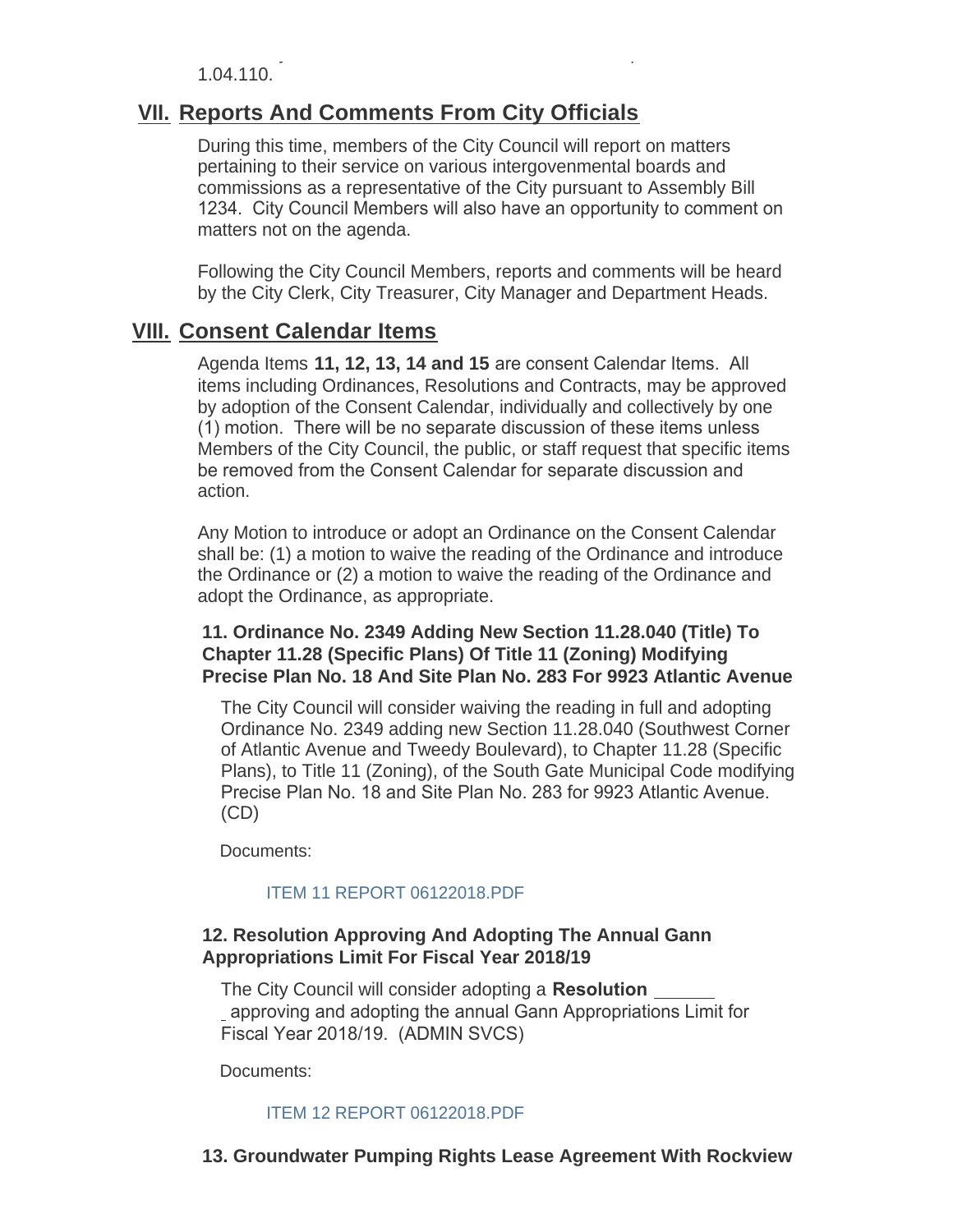### **13. Groundwater Pumping Rights Lease Agreement With Rockview Dairies, Inc. For 30 Acre-Feet Of Water Rights**

The City Council will consider: (PW)

a. Approving the Groundwater Pumping Water Rights Lease Agreement (**Contract**  ) with Rockview Dairies, Inc., to lease 30 acre-feet of the City's water rights to Rockview Dairies, Inc; and

b. Authorizing the Mayor to execute the Agreement in a form acceptable to the City Attorney.

Documents:

# [ITEM 13 REPORT 06122018.PDF](http://cityofsouthgate.org/AgendaCenter/ViewFile/Item/6069?fileID=12526)

# **14. Agreement With CJ Concrete Construction For Citywide Sidewalk Improvement Project, Phase V And Walnut Street Parking Lot Improvements, City Project No. 566-ST**

The City Council will consider: (PW)

a. Approving an Agreement (**Contract**  ) with CJ Concrete Construction, Inc., to construct the Citywide Sidewalk Improvements Project, Phase V and the Walnut Street Parking Lot Improvements, City Project No. 566-ST, in an amount not-to-exceed \$686,538;

b. Authorizing the Mayor to execute the Agreement in a form acceptable to the City Attorney;

c. Authorizing transferring \$282,225 from the Building and Infrastructure Maintenance Fund (Account No. 524 fund balance) to The Walnut Street Parking Lot, City Project No. 566 ST, "SCHEDULE B", (Account No. 311-790- 39-9469) to fully fund the project; and

d. Approving the Notice of Exemption for the construction of the Citywide Sidewalk Improvement Project, Phase V and the Walnut Street Parking Lot Improvements, City Project 566-ST and directing the City Clerk to file it with the Los Angeles County Recorder's Office.

Documents:

### [ITEM 14 REPORT 06122018.PDF](http://cityofsouthgate.org/AgendaCenter/ViewFile/Item/6070?fileID=12527)

### **15. Minutes**

The City Council will consider approving the Special and Regular Meeting minutes of May 22, 2018. (CLERK)

Documents:

### [ITEM 15 REPORT 06122018.PDF](http://cityofsouthgate.org/AgendaCenter/ViewFile/Item/6074?fileID=12531)

# **IX. Reports, Recommendations And Requests**

**16. Presentation On The City Street Sweeping Evaluation Results And Proceed To Outsource The Street Sweeping Program**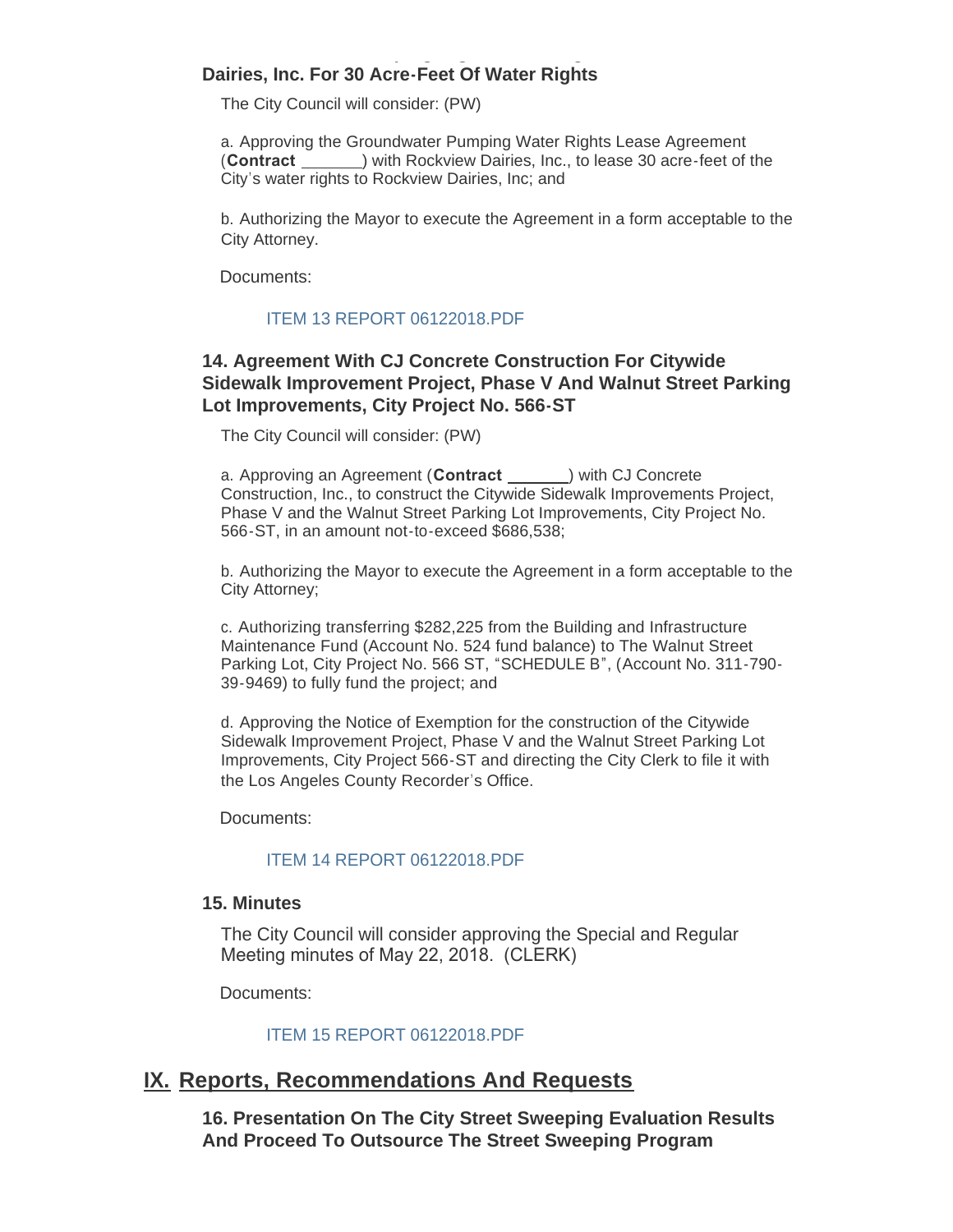The City Council will consider: (PW)

a. Receiving and filing a presentation from the Director of Public Works/City Engineer on the results of the Street Sweeping Evaluation Project Report; and

b. Approving "Alternative No. 2 — Outsourcing the Street Sweeping Program'' and authorizing the Director of Public Works/City Engineer to procure a contract for street sweeping services starting in Fiscal Year 2018/19.

Documents:

### [ITEM 16 REPORT 06122018.PDF](http://cityofsouthgate.org/AgendaCenter/ViewFile/Item/6071?fileID=12528)

#### **17. Expectations And Goal Setting**

The City Council will consider discussing and providing input on the following strategic planning topics: (ADMIN)

- a. City Council expectations of staff;
- b. How the City Council works together; and
- c. City Council goals for Fiscal Year 2018/19.

Documents:

#### [ITEM 17 REPORT 06122018.PDF](http://cityofsouthgate.org/AgendaCenter/ViewFile/Item/6072?fileID=12529)

### **18. 2008 Parks & Recreation Master Plan 10 Year Update And Direction Regarding Bonds**

The City Council will consider: (PARKS)

1) Approving the draft report for the Parks & Recreation Master Plan ten-year update; and

2) Adopting the additional recommendations by the Parks & Recreation Commission as included in the report; and

3) Directing staff to explore local funding options such as a local Parks bond measure and the implementation of a Quimby Ordinance and return with recommendations for consideration by the City Council.

Documents:

#### [ITEM 18 REPORT 06122018.PDF](http://cityofsouthgate.org/AgendaCenter/ViewFile/Item/6077?fileID=12534)

#### **19. Warrant Register For June 12, 2018**

The City Council will consider approving the Warrants and Cancellations for June 12, 2018. (ADMIN SVCS)

Total of Checks: \$3,411,690.10 Voids: (\$ 7,045.42) Total of Payroll Deductions: \$ 558,259.94 Grand Total: \$2,846,384.74